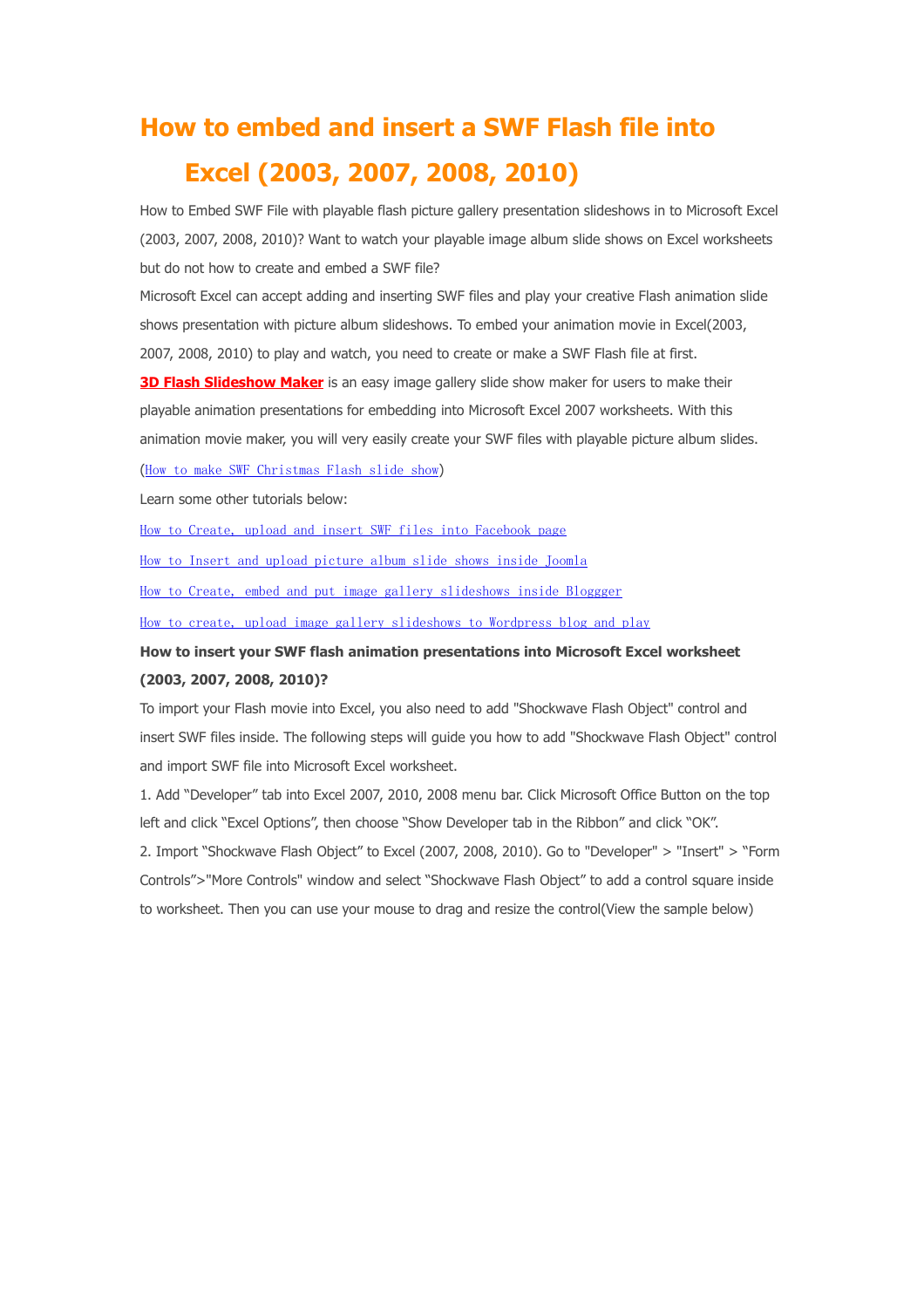| $ [$ $\mathbb{N}$ $-$<br>New Microsoft Office Excel Worksheet1.xlsx - Micros<br>日り<br>₹<br>п.                                                                                          |                                                                                 |     |   |   |  |
|----------------------------------------------------------------------------------------------------------------------------------------------------------------------------------------|---------------------------------------------------------------------------------|-----|---|---|--|
| <mark>Ejës</mark><br>Review View Developer<br>Data<br>Insert   Page Layor   Formulas<br>Home                                                                                           |                                                                                 |     |   |   |  |
| 崔<br>Map Properties <b>P. Import</b><br>ft o<br>冒<br>圛<br>Expansion Packs Export<br>Ę<br>Source<br>Insert<br>Design<br>Visual<br>Macros<br>1<br><@} Refresh Data<br>Ŋ<br>Mode<br>Basic |                                                                                 |     |   |   |  |
| Code<br><b>Form Controls</b>                                                                                                                                                           |                                                                                 | XML |   |   |  |
| A <sub>1</sub>                                                                                                                                                                         |                                                                                 |     |   |   |  |
| A                                                                                                                                                                                      | $\mathbb{E}[\mathbb{I}^N]$ $A\alpha$ $\mathbb{I}$ ab $\mathbb{E}[\mathbb{I}^N]$ | F   | F | G |  |
| $\mathbf{1}$                                                                                                                                                                           | <b>ActiveX Controls</b>                                                         |     |   |   |  |
| $\overline{2}$                                                                                                                                                                         | <u>▐</u> ▐▐▊ <mark>ᇒ</mark>                                                     |     |   |   |  |
| 3                                                                                                                                                                                      | $\circ$ A $\stackrel{\circ}{\sim}$ =                                            |     |   |   |  |

3. Right click the square and choose "Properties" to the Properties dialog box. Then you need to do some settings for your animation movie like this:



 $Autoload = True$ 

EmbedMovie = True

 $Enabled = True$ 

 $Loop = True$ 

Playing = True (if you want your picture gallery slides play automatically when open Excel Worksheet) Movie = C:\presentation.swf (If you want to add and insert a .swf file from your website, you can use the link like this: http://www.yourwebsite.com/presentation.swf)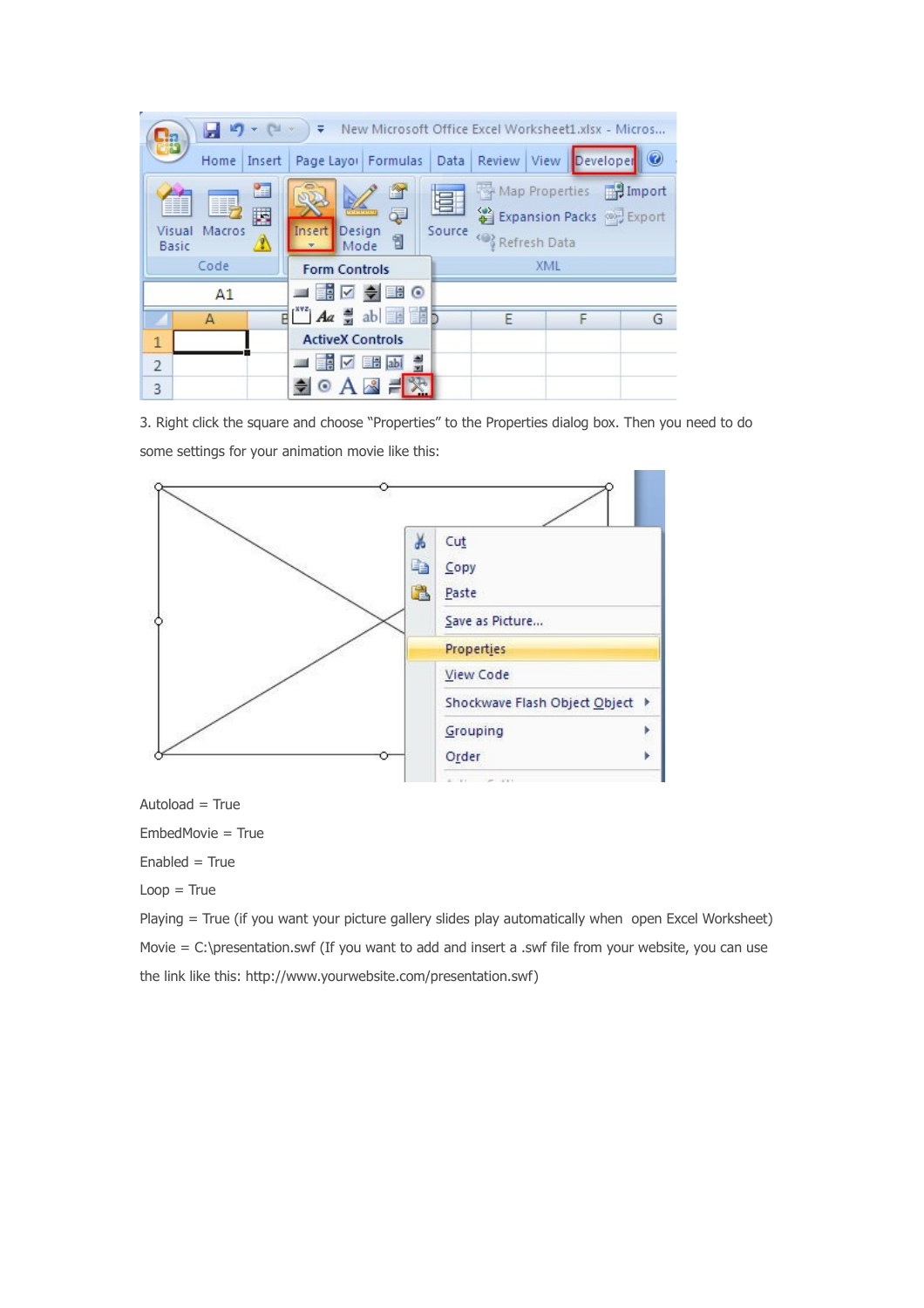| AlignMode         | 0                   |
|-------------------|---------------------|
| AllowFullScreen   | false               |
| AllowNetworking   | all.                |
| AllowScriptAccess |                     |
| AutoLoad          | True                |
| BackgroundColor   | -1                  |
| Base              |                     |
| BGColor           |                     |
| DeviceFont        | False               |
| <b>EmbedMovie</b> | True                |
| Enabled           | True                |
| FlashVars         |                     |
| FrameNum          | 3                   |
| Height            | 144                 |
| left              | 53.25               |
| Locked            | True                |
| Loop              | True                |
| Menu              | True                |
| Movie             | D:\presentation.swf |
| MovieData         |                     |
| Placement         | 2                   |
| Playing           | True                |
| PrintObject       | True                |
| Profile           | False               |
| ProfileAddress    |                     |
| ProfilePort       | 0                   |
| Quality           | $\mathbf{1}$        |
| Quality2          | High                |
| SAlign            |                     |
| Scale             | ShowAll             |
| ScaleMode         | Ω                   |
| SeamlessTabbing   | True                |
| Shadow            | False               |
| SWRemote          |                     |
| top               | 33                  |
| Visible           | True                |
| Width             | 144                 |
| WMode             | Window              |

After finish setting, please save and close the "Properties" window. Then you go to the "Developer" tab

and click "Design Module" to preview your animation slide show presentation.

4. Close your Excel 2007, 2008, 2010 worksheet file. When you open it again, you will view your

dynamic image album slides playing automatically.( view sample image below)